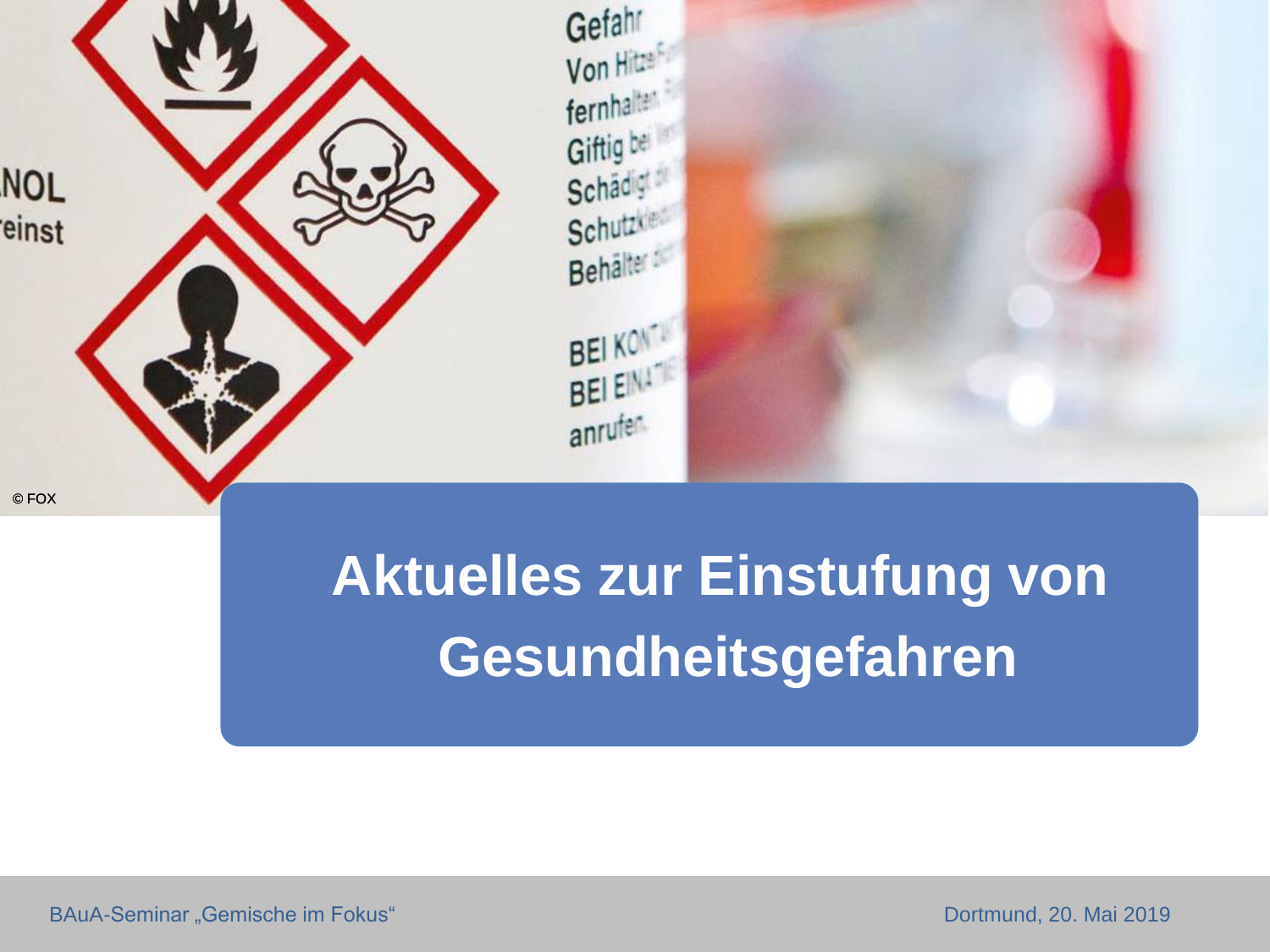## *Prinzip zur Einstufung von Gemischen*

*Sehr klare Regelung im UN GHS*

Kapitel 1.3.2.3 "Classifiction criteria" "Classification of mixtures"



#### *Stufenplan*

- (a) Test data for complete mixture (Prüfungen am Gemisch)
- (b) Bridging principles (Übertragungsgrundsätze)
- (c) Agreed methods to estimate the hazard (Berechnungsmethoden)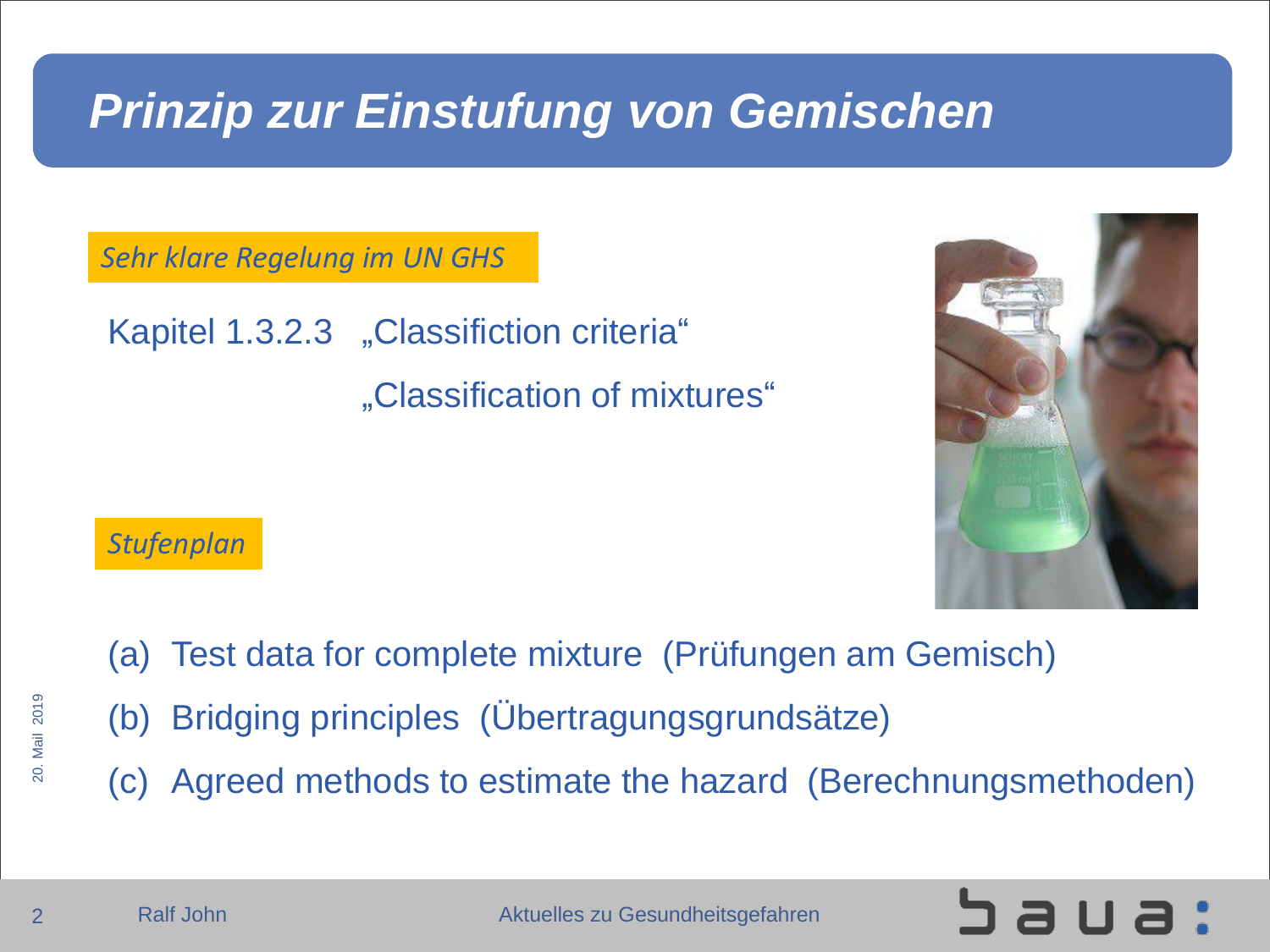# *Implementierung in der CLP- Verordnung*

#### Kapitelstruktur bei den Einstufungskriterien im Anhang I

#### *Beispiel:*

- 3.2 Atzwirkung auf die Haut/Hautreizung
- 3 2 1 Begriffsbestimmungen und allgemeine Erwägungen
- 3 2 2 Einstufungskriterien für Stoffe
- 3 2 3 Einstufungskriterien für Gemische
- $3.2.3.1$ Einstufung von Gemischen, wenn Daten für das komplette Gemisch vorliegen
- 3 2 3 2 Einstufung von Gemischen, bei denen keine Daten für das komplette Gemisch vorliegen: Übertragungsgrundsätze
- 3233 Einstufung von Gemischen, wenn Daten für alle oder nur manche Bestandteile des Gemischs vorliegen

#### Gerichtsprozess zur CLP-VO bestätigt die Rangfolge (a)  $\rightarrow$  (b)  $\rightarrow$  (c)





*(b)*



20. Mail 2019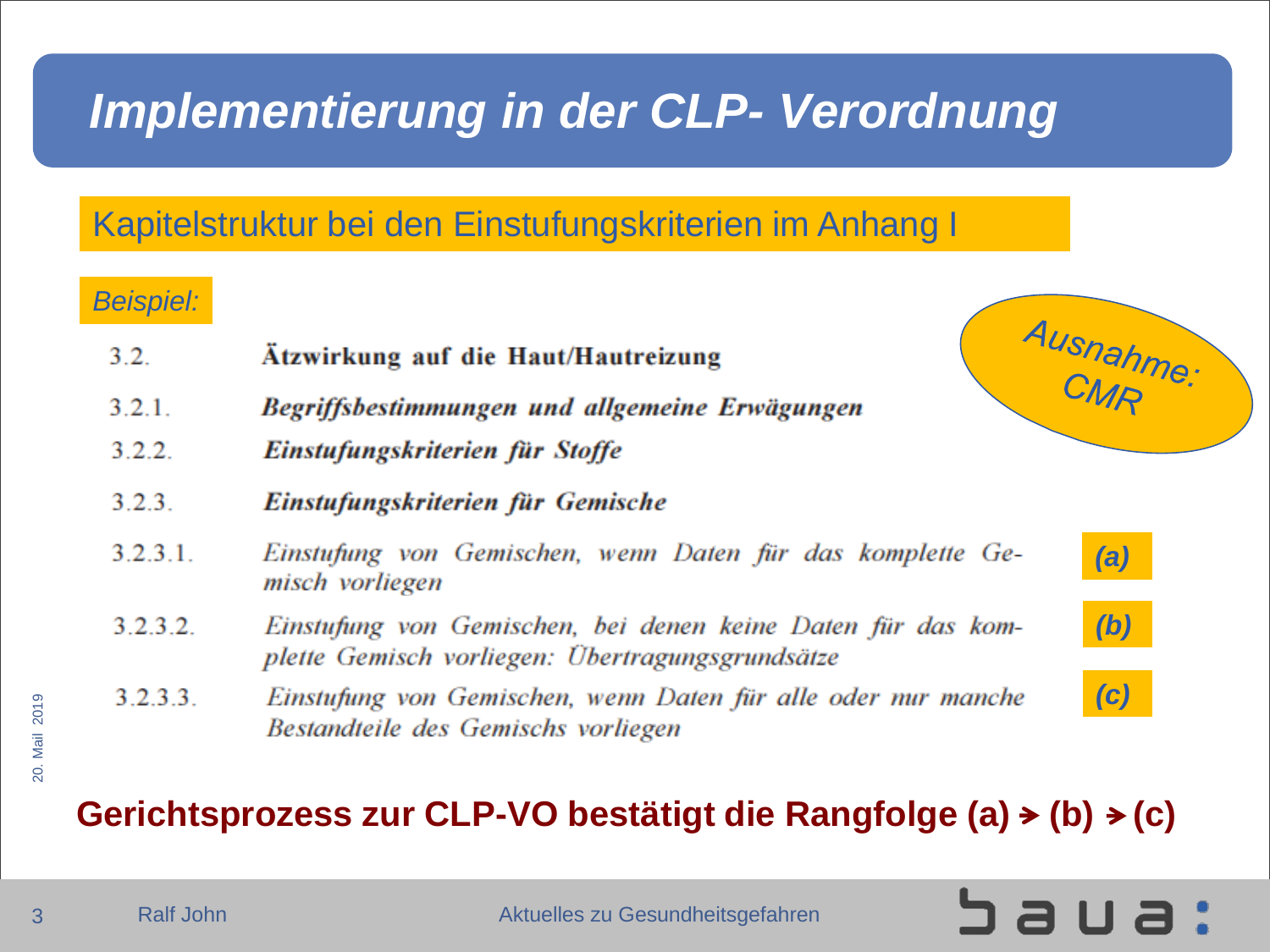## *Prinzip zur Einstufung von Gemischen*

#### *Stufenplan*

- (a) Prüfungen am Gemisch: auch wenn harmonisiert eingestufte Stoffe, ggf. mit spezifischen Konzentrationsgrenzwerten, ATE-Werten vorliegen, gilt das Ergebnis der Prüfung **außer CMR**
- (b) Übertragungsgrundsätze: auch hier kann auf ein getestetes Gemisch mit harmonisierten Stoffen und harmonisierten Werten Bezug genommen werden
- (c) Berechnungsmethoden: harmonisierte Werte von harmonisierten Stoffen gelten vor anderen Werten bei der Berechnung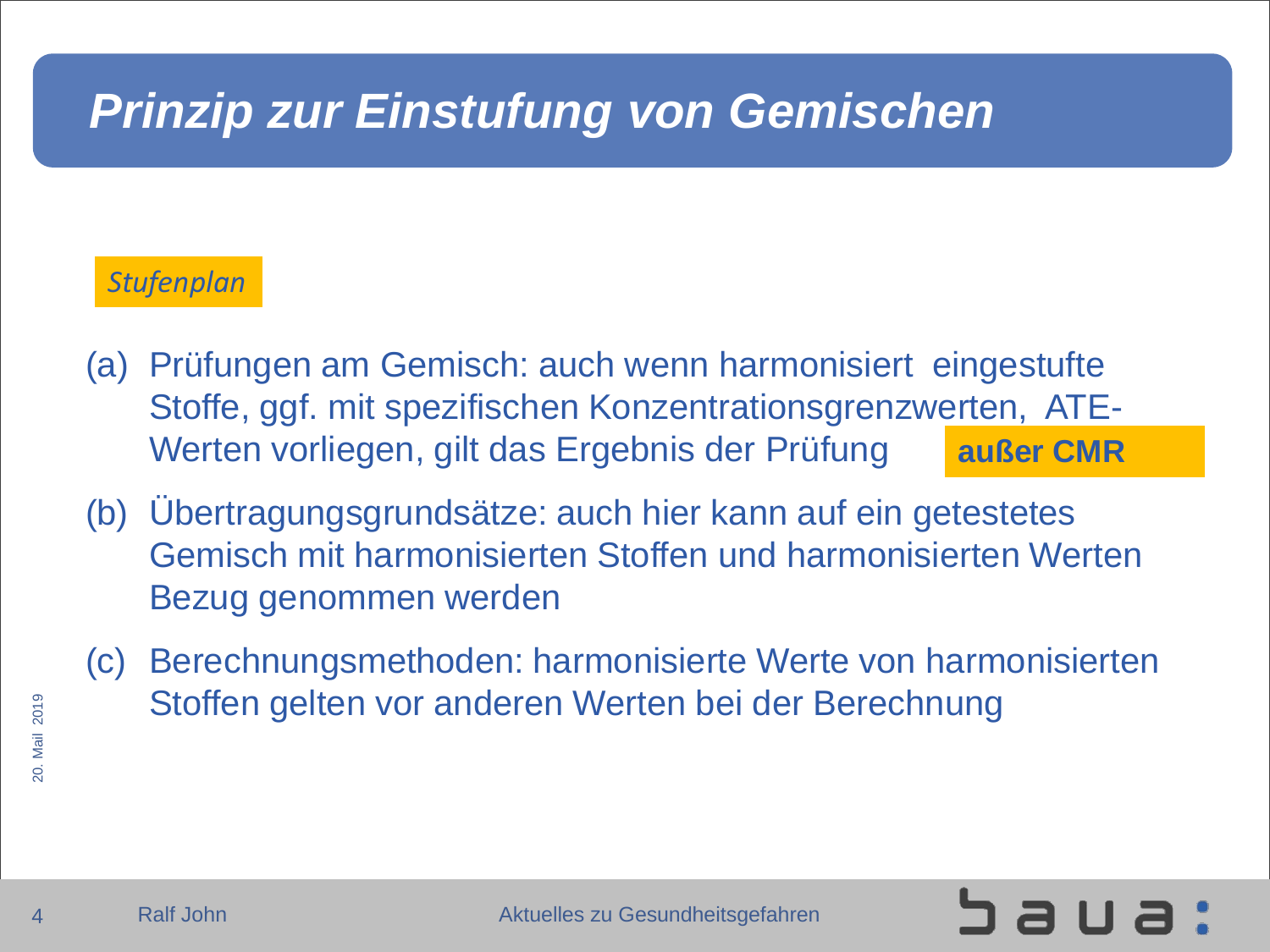#### *Daten am Gemisch*

|  | <b>(a)</b> | mean TER value $\leq$ 5 kQ and the skin discs are<br>obviously damaged (e.g. perforated), or             |  |  |
|--|------------|----------------------------------------------------------------------------------------------------------|--|--|
|  |            | Category (b) mean TER value $\leq$ 5 k $\Omega$ , and                                                    |  |  |
|  |            | (i) the skin discs show no obvious damage (e.g.<br>perforation), but                                     |  |  |
|  |            | the subsequent confirmatory testing of positive<br>(11)<br>results using a dye binding step is positive. |  |  |

sua: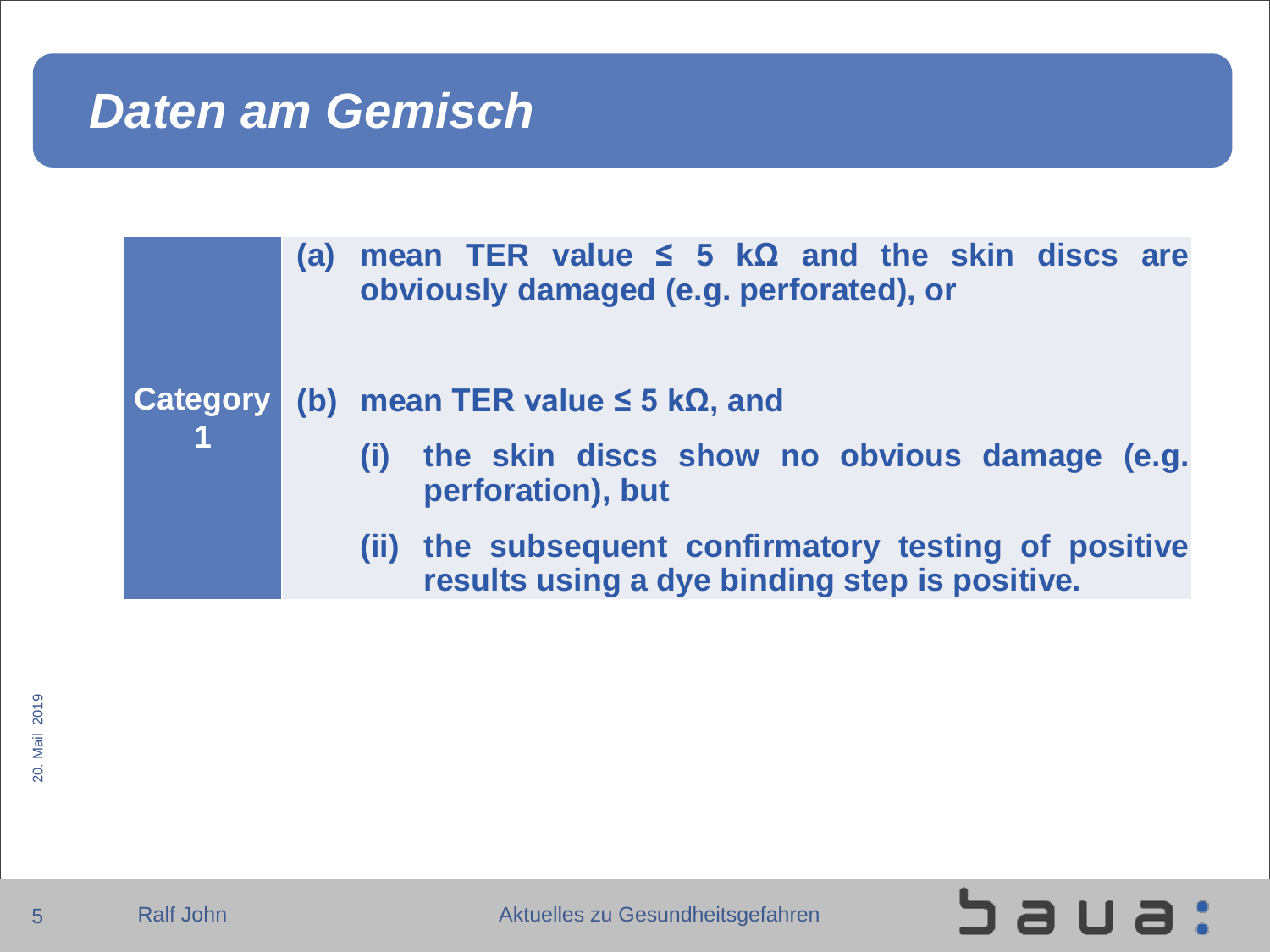### *Daten am Gemisch*

*Neu im UN GHS*



aua:

**Hautreizung:**

Einstufungskriterien für **in-vitro Testmethoden** 

*Gerichtsentscheidung im Rahmen der CLP-VO*

**Hautreizung:** pH-Wert ist ein Datum am Gemisch

 $pH \leq 2$  oder  $pH \geq 11,5$  bedeuten :

*Alternative: in-vitro Test am Gemisch* 



 $\frac{1}{2}$ <br>  $\frac{1}{2}$ <br>  $\frac{1}{2}$ <br>
Alternative: *in-vitro Test am Gen*<br>
Alternative: *in-vitro Test am Gen*<br>
Aktuelles zu Gesundheitsgefahren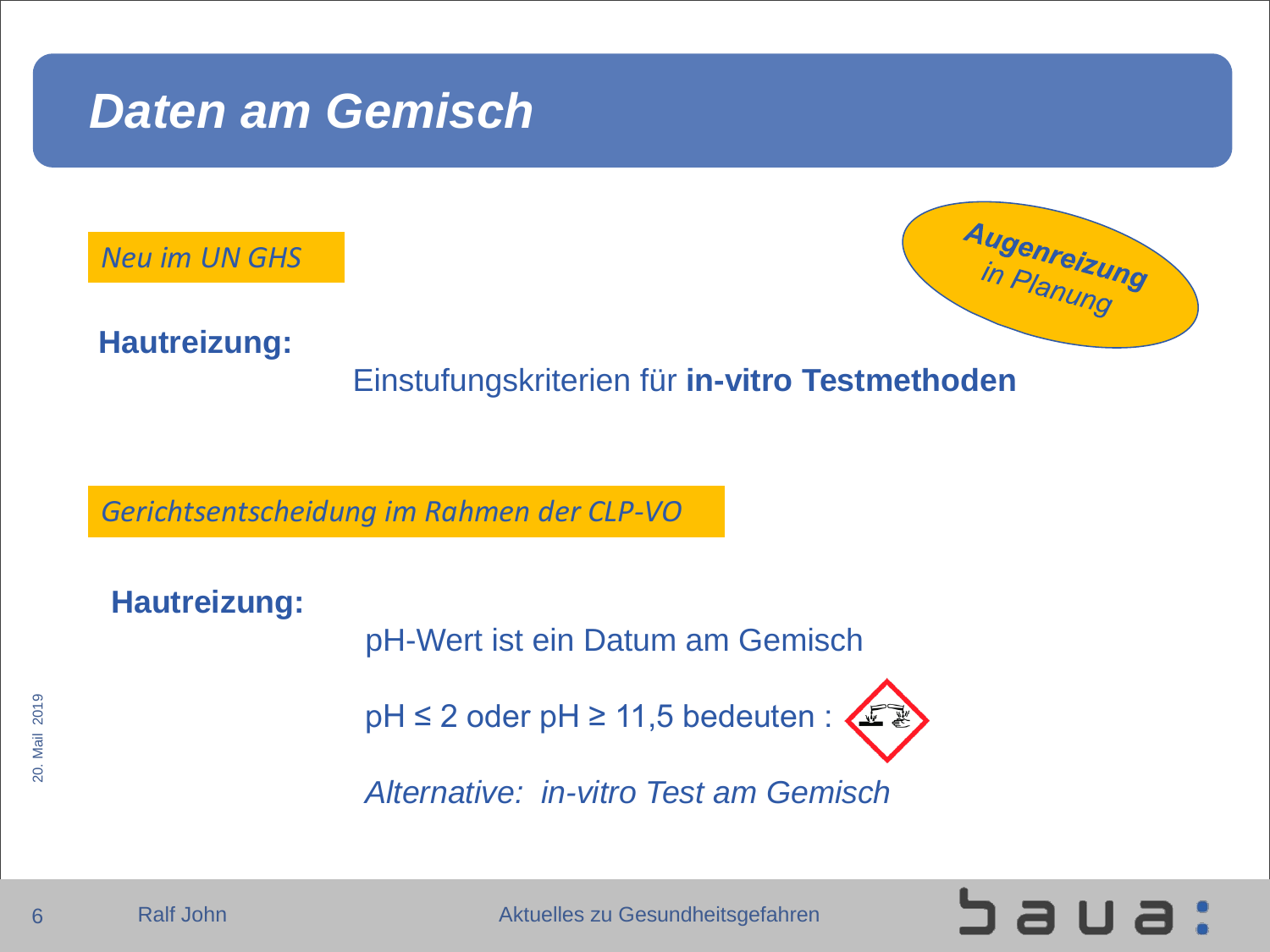# *Ergänzung der Bridging Regeln*

*Auslegung im Rahmen der CLP-Verordnung*



20. Mail 2019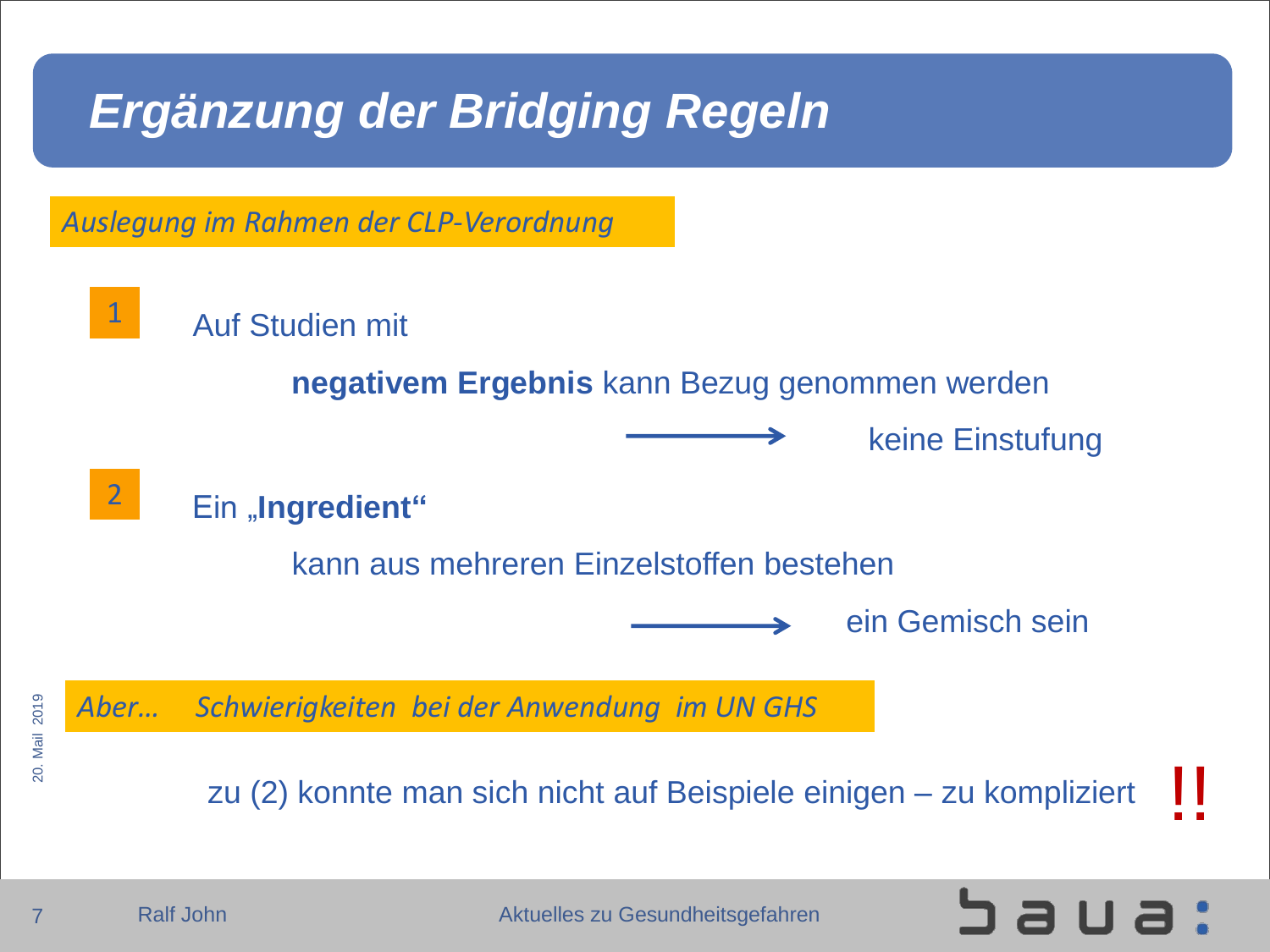### *Diskussion zu Aerosolen (EU)*



 $\overline{8}$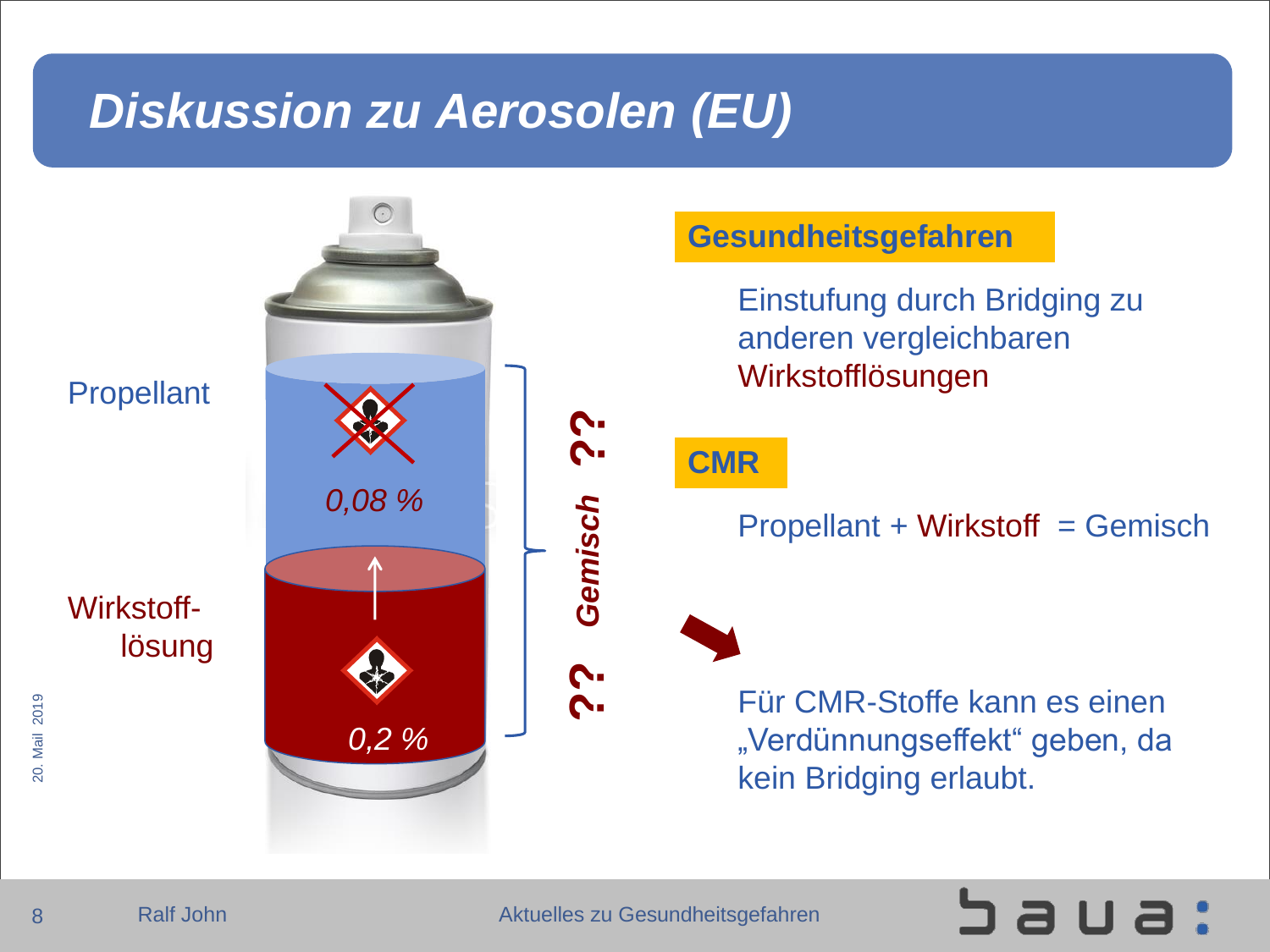# *Gewichtung nach Wirkungsstärke*

Keine Gewichtung

Konzentrationsgrenzwert  $\leftrightarrow$ Beispiel CMR

*Gemisch erhält dieselbe Kategorie wie Inhaltsstoff*

Gewichtung ohne Addition

Beispiel STOT 1  $\leftrightarrow$  zwei Konzentrationsgrenzwerte *Gemisch erhält je nach Konzentration Kategorie 2 oder 1*

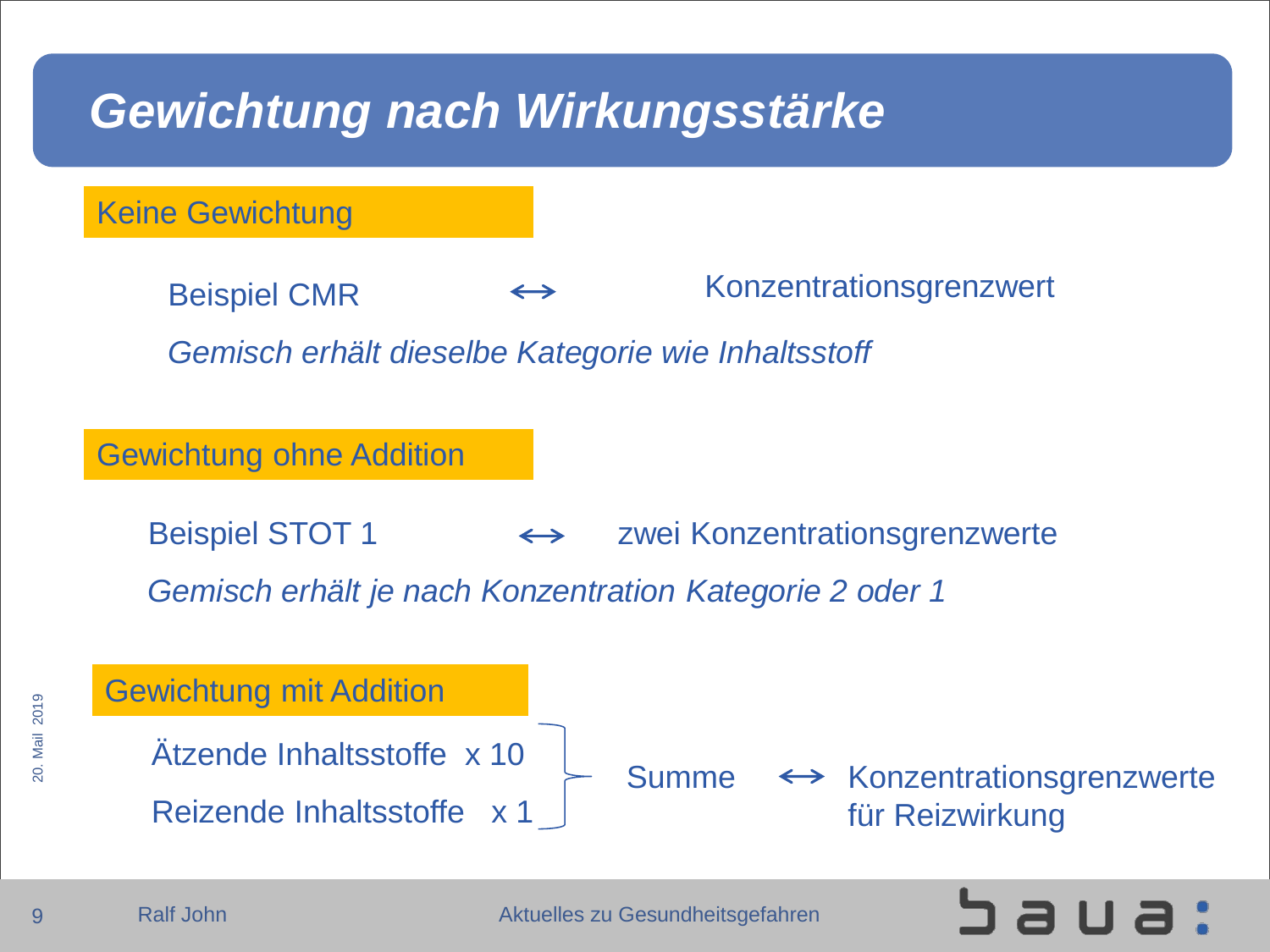### *Akute Toxizität*





#### **Komplexe Berechnung, nicht auf Anhieb zu durchschauen**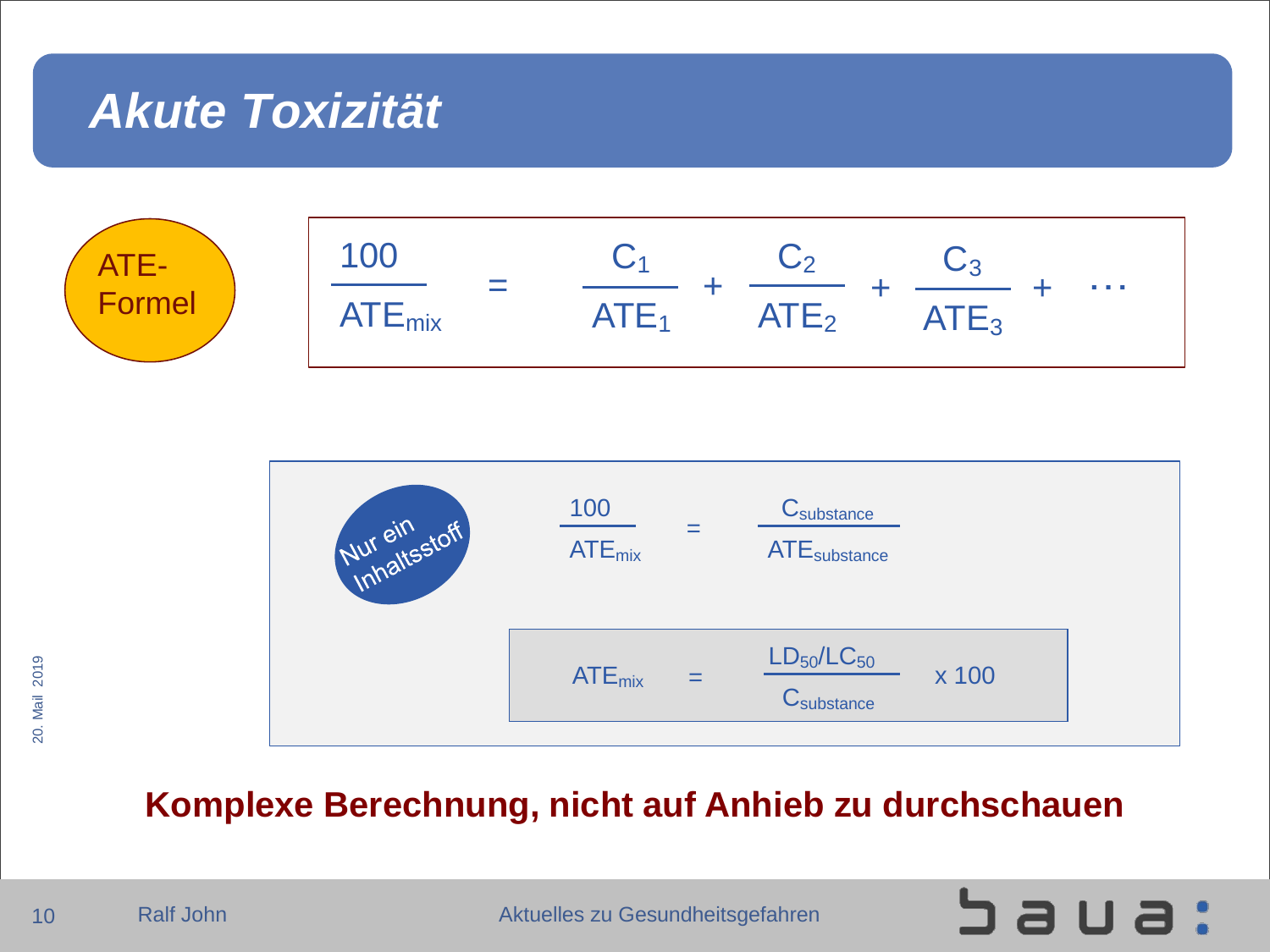### *Beispiel zur Anwendung der ATE-Formel*

#### **>> diese Berechnung ersetzt die allgemeinen Konzentrationsgrenzwerte <<**



 $rac{35}{11}$ <br>11  $11$ 

01.04.2019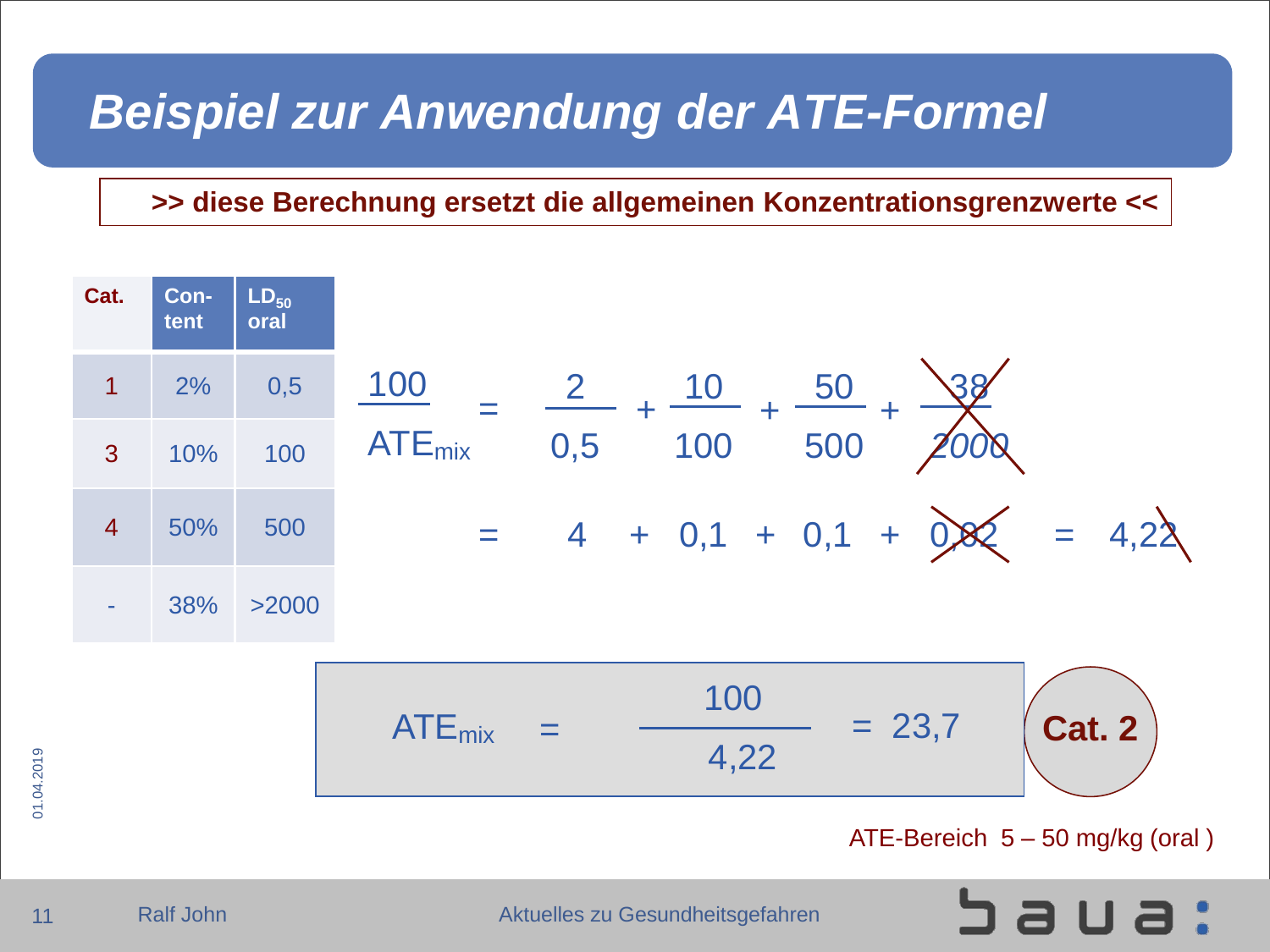## *Schwer erklärbare Ergebnisse für Gase*

#### Beispiel Schwefelwasserstoff

 $H<sub>2</sub>S$  ist legal eingestuft

Acute Tox. 2\*  $LC_{50} = 444$  ppm (Ratte)

| <b>Kategorie 4</b> | $2,2\% \leq$ Konz. < 17,8 %        |  |
|--------------------|------------------------------------|--|
| <b>Kategorie 3</b> | $17,8\%$ $\leq$ Konz. $\lt$ 88,8 % |  |
| <b>Kategorie 2</b> | <b>Konz.</b> ≥ 88,8 %              |  |



**Biogas mit max. 0,5 % H2S (= 5000 ppm) ist nicht einstufungspflichtig**